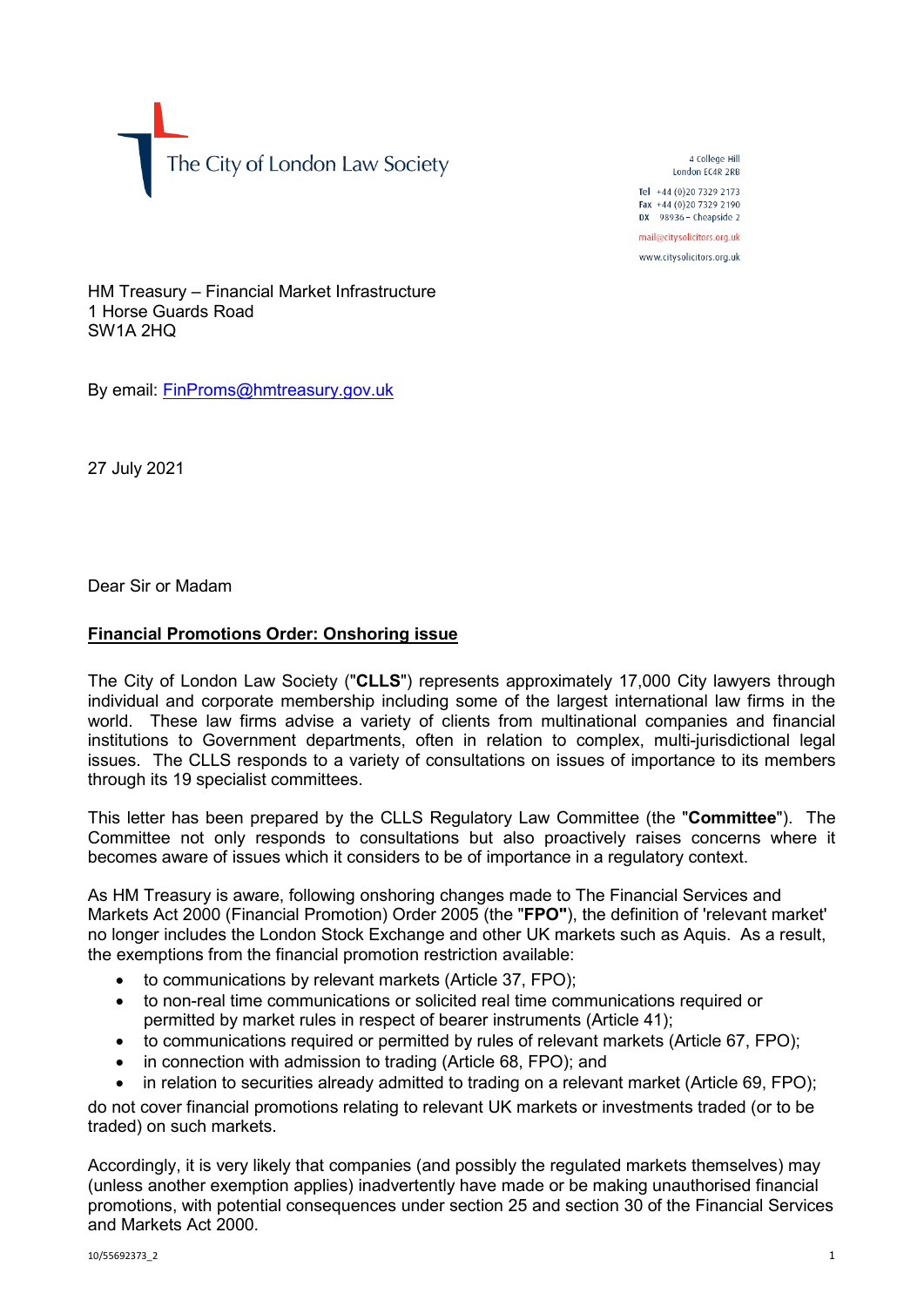The Committee understands that the omission was inadvertent and accordingly there was no consultation or policy intention or decision to remove the UK regulated markets from the definition of 'relevant market' for the purpose of those exemptions.

We acknowledge the FCA's [publication](https://www.fca.org.uk/news/statements/information-firms-certain-exemptions-financial-promotions-order) entitled "Information for firms who use certain exemptions to the Financial Promotions Order (21 July 2021), and the publication of a [draft statutory instrument](https://assets.publishing.service.gov.uk/media/60f57d458fa8f50c7eee0972/SI_-_Markets_in_Financial_Instruments__Benchmarks_.pdf) entitled The Markets in Financial Instruments, Benchmarks and Financial Promotions (Amendment) (EU Exit) Regulations 2021 (19 July 2021). We also note however that the draft Statutory instrument is not intended to come into force until 13 October 2021, some 9 months after the Transition Period ended.

Whilst we appreciate HM Treasury's view, set out in the De Minimis Assessment published with the draft Instrument, that only 100 firms may be impacted, we believe the exemptions may be being more widely used. Article 69, in particular, is relied on where another exemption does not apply and is used in respect of, for example, press briefings/releases, investor presentation slides and, perhaps most importantly, publications on corporate websites (again where another exemption, such as the one for annual reports or shareholder circulars, does not apply).

Accordingly, given:

- a) the lack of policy intention to remove the exemptions in the Financial Promotions Order in respect of UK relevant markets;
- b) the (inevitable, given an absence of intention) lack of consultation on such a substantive change; and
- c) the potential consequences that flow from financial promotions made, since 1 January 2021, by companies placing reliance on the exemptions in Articles 37, 41, 67, 68 or 69 of the FPO as applicable to relevant markets, but in connection with the London Stock Exchange or other markets situated in the UK and instruments listed thereon;

we are strongly of the view that HM Treasury should also consider specifying in the statutory instrument, pursuant to section 21(5) of FSMA, that the financial promotion restriction does not apply to communications, made between 31 December 2020 and 13 October 2021 (or if different, the date on which the draft order will take effect), made in connection with UK relevant markets, the admission of investments to UK relevant markets or in respect of relevant investments already admitted to UK relevant markets (as defined in Part A1 of Schedule 3 of the proposed Regulations), in the circumstances otherwise contemplated in Articles 37, 41, 67, 68 and 69 of the FPO.

If you would find it helpful to discuss any of these comments then we would be happy to do so. Please contact Karen Anderson by telephone on +44 (0) 20 7466 2404 or by email at [Karen.Anderson@hsf.com](mailto:Karen.Anderson@hsf.com) in the first instance.

Yours faithfully

Kanifra

**Karen Anderson** *Chair, CLLS Regulatory Law Committee*

© CITY OF LONDON LAW SOCIETY 2021 All rights reserved. This paper has been prepared as part of a consultation process. Its contents should not be taken as legal advice in relation to a particular situation or transaction.